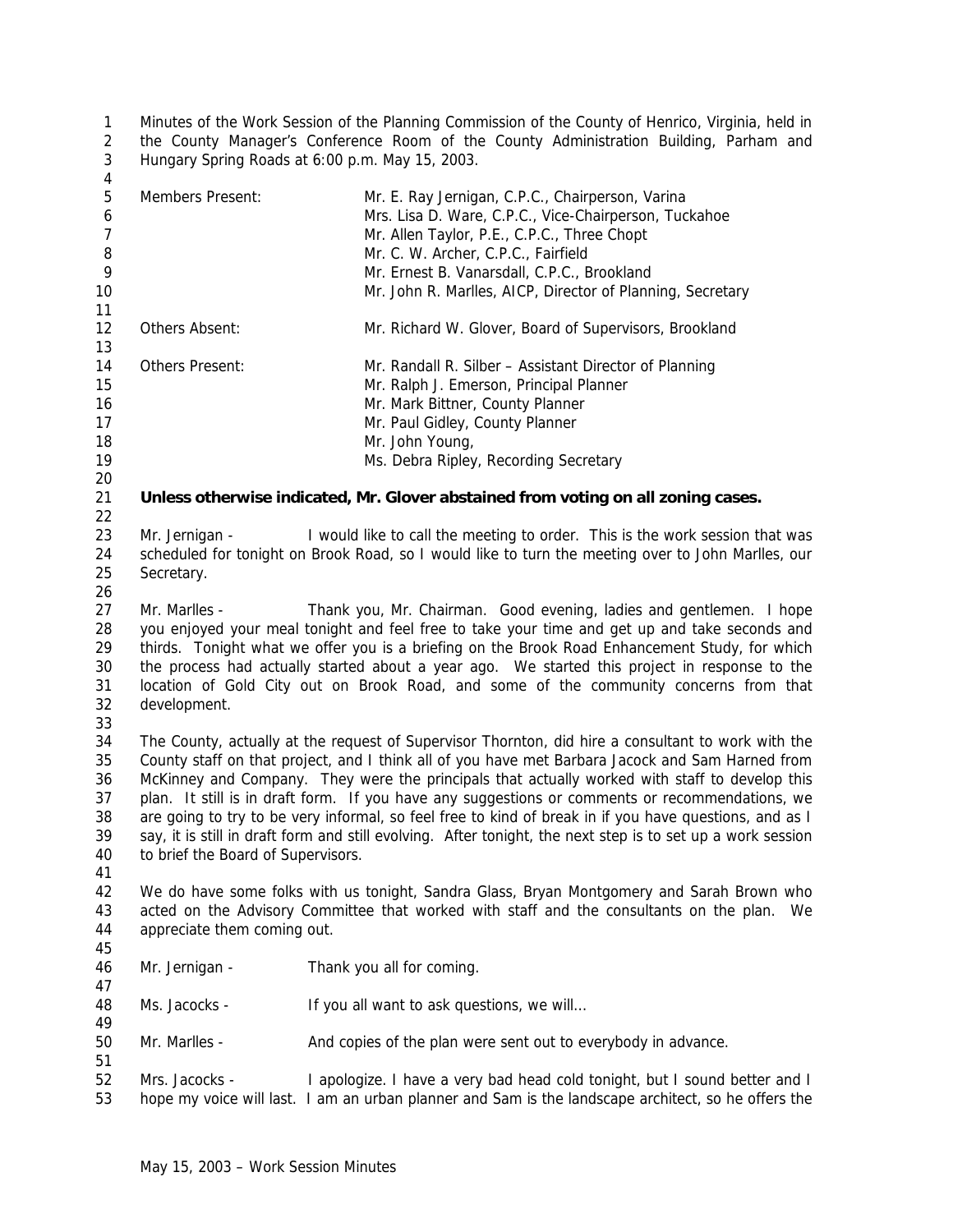designs, not only to expertise, but as project, and I offer more about planning, kind of a comprehensive look at communities. We have really enjoyed working on this project and I am really seeing an evolution of the properties, the communities, (unintelligible), Gold City and some of the negative things that were starting to occur on Brook Road and now a more positive outlook for the future for Brook Road. And I think a lot of that has to do with not only the community spirit and the focus of the County on it, but also some of the many things that we uncovered through our research.

 The power point doesn't exactly follow the study that you got. We kind of reworded things a little bit, but I think that it does give you the highlights as we go through it, the focus, some of the objectives and the strategy for the Brook Road Study.

 First was an inventory of existing conditions. I think we really started with one atypical enhancement. I think you will see as a result of the study that we have seen a lot of that, more of a programmatic and organizational outcome. Those are what we would consider to be the center piece of the study. And those are the first steps that really need to be taken in order to really enhance the Brook Road Corridor and the surrounding neighborhood. So, we do feel like this is a long-range approach for future action to direct new development, infill and improvements along Brook Road.

 Also, the focus has been on redevelopment. We are not talking about starting with a greenfield or a blank place. We are talking about the value of the area that has evolved over time. It is important to note that where the community felt like they had been ignored possibly over the years, and were seeing negative developments along Brook Road, what has happened to Brook Road was that it had been bypassed really by Interstate 95 when it was developed in the 1950s. It has taken that amount of time to change its complexion, its services to the community, and you can still see some of those residents along the highway corridor. But now, it is time to really take a corrective look and what we can do with some of those remnants of the past. How can we really celebrate the history and that takes a little different approach, redevelopment as opposed to new 83 development. There are very good public private partnerships in the area, and that is really what you focus on down the road.

86 I don't think we really have an overall map except for over here on the table that you can see the Study area, which consists of the Azalea Avenue area, north to Parham Road is about 2-1/2 miles, 88 and on the other side, anchored by St. Joseph's Villa on the north and the commercial area there on the south.

 The very first recommendation is centered around one innovation, and this is already in the works, to form a Neighborhood/Business Association, which may be a private non-profit 501.3(c) corporation that is made of business owners and property owners along the corridor. And they would be charged with working with the Neighborhood Group as well.

 There are development opportunities in the area and again this is a little hard to see in the Power Point in your study. We have a larger map over here if you want to look at it closer after our discussion, but we identified vacant parcels in the area, and right here north of Brook Run Shopping Center and some infill areas up here to the south of St. Joseph's Villa. This large area, which is largely an influx flood plain, which is private already for a smaller lot residential.

 We feel like there can be single-family residential that is accommodated potentially around the Brook Hill estate, somewhere into the future. This is zoned for R-2 and curving out of the center would be a conservation area, that whole tract of land, which is about 80 acres, potentially could serve a future single residential use around the edges.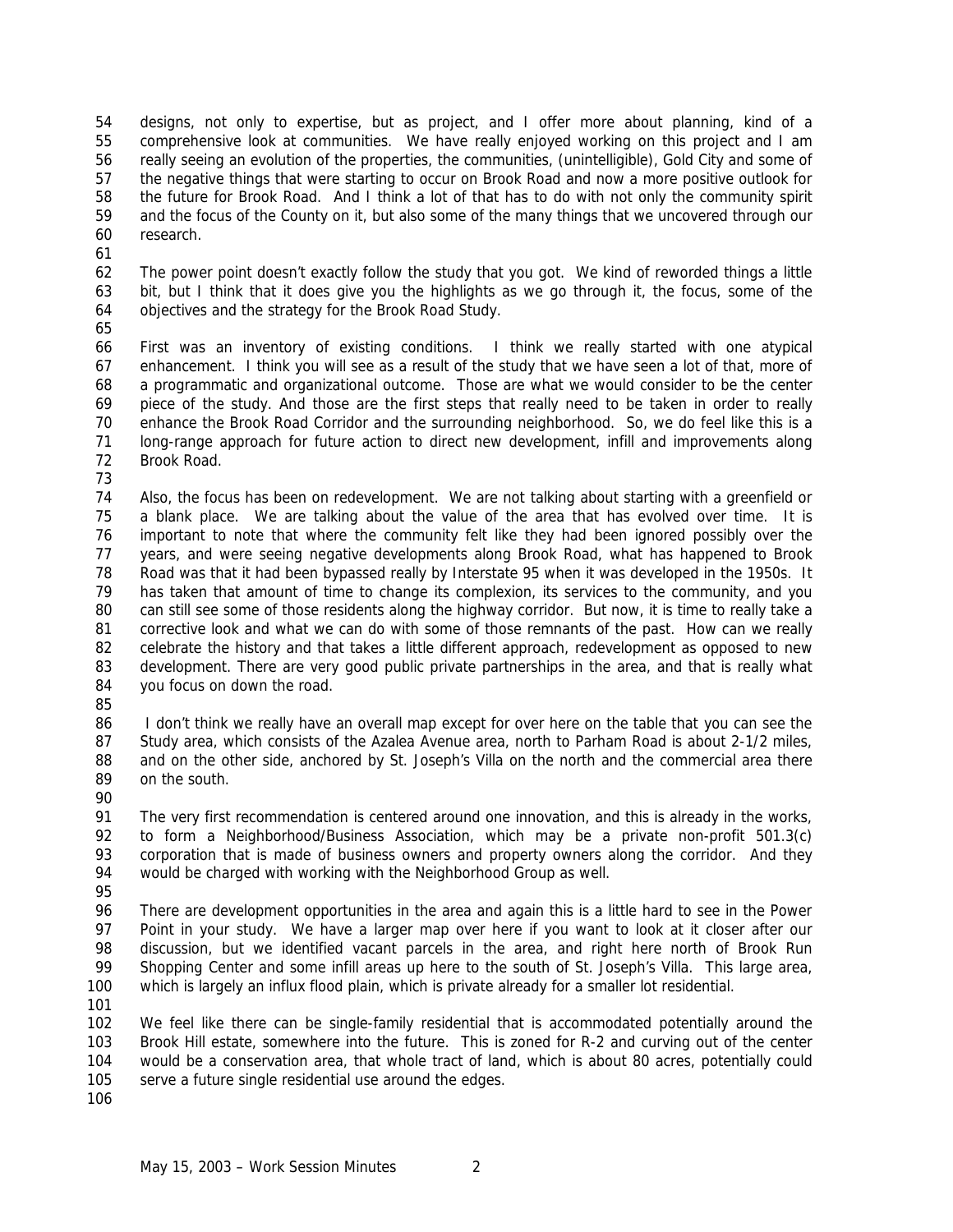109 Ms. Ware - What is the yellow portion? I can't read it on my...the largest portion... Ms. Jacocks – That is all existing single family residential. 113 Ms. Ware - **OK. Thank you.**  115 Mr. Vanarsdall - It's what? 117 Mr. Jernigan - Single family. 119 Ms. Ware - Single family existing. 121 Ms. Ware - Thank you. Ms. Jacocks - Some other points to make are the infill site that we talked about. They are very hard to see, but there is a narrow strip of existing commercial along Brook Road and there are a couple of little sites right in here (referring to rendering) that are zoned for office. Some of 126 the existing residential houses, like Wershore Realty have been converted from residential to office, 127 so there is that opportunity as well. Another central policy of the study is to discourage any additional multi-family housing. There is an existing apartment complex right here (referring to rendering), has been very strongly expressed by the neighborhood, the neighborhood surrounding that that is all we need to accommodate in the Brook Road area. And again this one is really hard to see (referring to rendering), but we do have a map over here on the table that we can look at after our discussion. We identified opportunity sites, and again some of this I have already talked about. This is Brook Hill Estate (referring to rendering) which Mr. Archer and I were very pleased to be able to join the community on Monday night and get a tour of it. That wonderful pre anti-valium estate property. This is zoned for R-2 and there is, maybe some long range potential to sensitively develop around the edges of that estate property. And then we've talked about that large vacant parcel north of Brook Run Shopping Center and the residential portion right here (referring to rendering) that is outside the flood plain and down below Club Court neighborhood there is some potential for smaller lot or even combined lot single family residential in that area. I think we've talked about the rest of the infill opportunities. The County of Henrico is fortunate that you've already set up a commercial assistance team process whereby assistance can be given to local businesses and property owners. As we talked, the business association is already forming along Brook Road and I think that is a very positive first 147 step to helping them proactively market those properties and to seek the assistance they need to 148 redevelop and revitalize. We also have two existing trailer parks in the area. One is a rather large one, Hanover Associates and one is also just on the east side of Brook Road from that which is much smaller and gradually being phased out. A lot of the efforts in the area have been focused on what to do with these as transitional uses. What could be the future potential for those trailer parks? Mr. Vanarsdall - Barbara, what is the name of the one down on the left when you go down? Ms. Jacocks - Hanover Associates Trailer Park. 

Yes.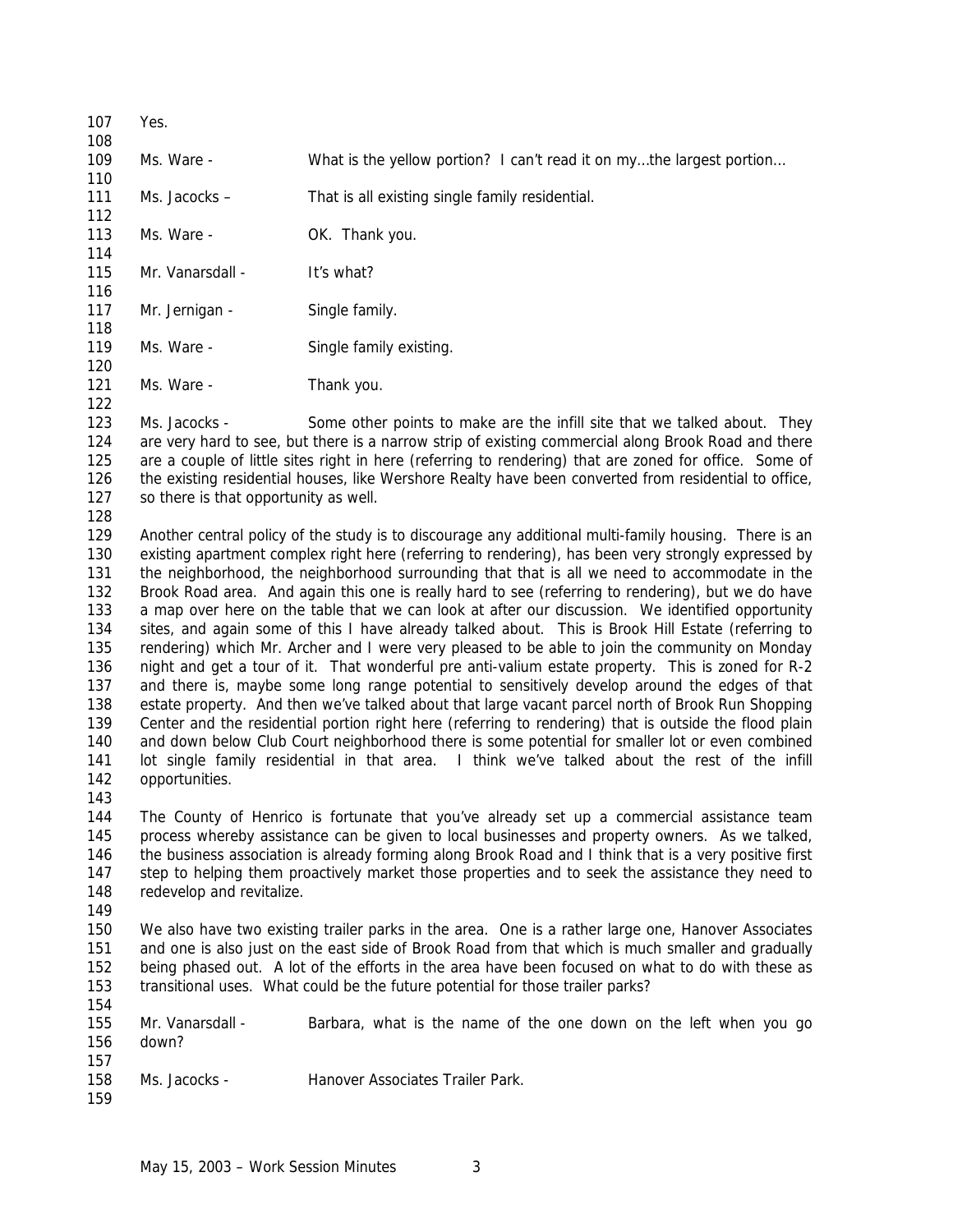| 160<br>161                                                                              | Mr. Vanarsdall -                                                                                                                                                                                                                                                                                                                                                                                                                                                                                                                                                                                                                                                                                                                                                                                                                                                                                                                                                                                                                                                                                                                                                                                                                                                                        | Hanover.                                                                                                                                         |
|-----------------------------------------------------------------------------------------|-----------------------------------------------------------------------------------------------------------------------------------------------------------------------------------------------------------------------------------------------------------------------------------------------------------------------------------------------------------------------------------------------------------------------------------------------------------------------------------------------------------------------------------------------------------------------------------------------------------------------------------------------------------------------------------------------------------------------------------------------------------------------------------------------------------------------------------------------------------------------------------------------------------------------------------------------------------------------------------------------------------------------------------------------------------------------------------------------------------------------------------------------------------------------------------------------------------------------------------------------------------------------------------------|--------------------------------------------------------------------------------------------------------------------------------------------------|
| 162<br>163                                                                              | Ms. Jacocks -                                                                                                                                                                                                                                                                                                                                                                                                                                                                                                                                                                                                                                                                                                                                                                                                                                                                                                                                                                                                                                                                                                                                                                                                                                                                           | The other one is Butner, the smaller one.                                                                                                        |
| 164<br>165                                                                              | Mr. Vanarsdall -                                                                                                                                                                                                                                                                                                                                                                                                                                                                                                                                                                                                                                                                                                                                                                                                                                                                                                                                                                                                                                                                                                                                                                                                                                                                        | Something                                                                                                                                        |
| 166<br>167                                                                              | Ms. Jacocks -                                                                                                                                                                                                                                                                                                                                                                                                                                                                                                                                                                                                                                                                                                                                                                                                                                                                                                                                                                                                                                                                                                                                                                                                                                                                           | I don't recall.                                                                                                                                  |
| 168<br>169                                                                              | Mr. Marlles -<br>of the two.                                                                                                                                                                                                                                                                                                                                                                                                                                                                                                                                                                                                                                                                                                                                                                                                                                                                                                                                                                                                                                                                                                                                                                                                                                                            | The Butner's own the smaller of the two. Hanover Associates is the larger                                                                        |
| 170<br>171<br>172<br>173                                                                | Mr. Vanarsdall -                                                                                                                                                                                                                                                                                                                                                                                                                                                                                                                                                                                                                                                                                                                                                                                                                                                                                                                                                                                                                                                                                                                                                                                                                                                                        | I thought it was something like, Hilton Village, or something village; it's<br>been there forever. That's always looked very nice from the road. |
| 174<br>175<br>176                                                                       | Person in Audience -<br>Ashland?                                                                                                                                                                                                                                                                                                                                                                                                                                                                                                                                                                                                                                                                                                                                                                                                                                                                                                                                                                                                                                                                                                                                                                                                                                                        | Is that the one up near Ashland? Isn't that the one going north on                                                                               |
| 177<br>178                                                                              | Mr. Vanarsdall -                                                                                                                                                                                                                                                                                                                                                                                                                                                                                                                                                                                                                                                                                                                                                                                                                                                                                                                                                                                                                                                                                                                                                                                                                                                                        | That's the one. I'm to far up. I'm sorry.                                                                                                        |
| 179<br>180                                                                              | Ms. Jacocks -                                                                                                                                                                                                                                                                                                                                                                                                                                                                                                                                                                                                                                                                                                                                                                                                                                                                                                                                                                                                                                                                                                                                                                                                                                                                           | OK.                                                                                                                                              |
| 181<br>182                                                                              | Mr. Jernigan -                                                                                                                                                                                                                                                                                                                                                                                                                                                                                                                                                                                                                                                                                                                                                                                                                                                                                                                                                                                                                                                                                                                                                                                                                                                                          | Excuse me. Did you say they are going to phase that one out?                                                                                     |
| 183<br>184                                                                              | Ms. Jacocks -                                                                                                                                                                                                                                                                                                                                                                                                                                                                                                                                                                                                                                                                                                                                                                                                                                                                                                                                                                                                                                                                                                                                                                                                                                                                           | The Butner Trailer Park has only nine units still located in it.                                                                                 |
| 185<br>186                                                                              | Mr. Jernigan -                                                                                                                                                                                                                                                                                                                                                                                                                                                                                                                                                                                                                                                                                                                                                                                                                                                                                                                                                                                                                                                                                                                                                                                                                                                                          | OK.                                                                                                                                              |
| 187<br>188                                                                              | Ms. Jacocks -                                                                                                                                                                                                                                                                                                                                                                                                                                                                                                                                                                                                                                                                                                                                                                                                                                                                                                                                                                                                                                                                                                                                                                                                                                                                           | It really evolved out of a kind of tourist camper kind of spot for the 50s.                                                                      |
| 189<br>190                                                                              | Mr. Vanarsdall -                                                                                                                                                                                                                                                                                                                                                                                                                                                                                                                                                                                                                                                                                                                                                                                                                                                                                                                                                                                                                                                                                                                                                                                                                                                                        | That's the one.                                                                                                                                  |
| 191<br>192<br>193                                                                       | Ms. Jacocks -<br>leave the spaces aren't being re-leased.                                                                                                                                                                                                                                                                                                                                                                                                                                                                                                                                                                                                                                                                                                                                                                                                                                                                                                                                                                                                                                                                                                                                                                                                                               | It has never been very permanent and we understand that as people                                                                                |
| 194<br>195                                                                              | Mr. Jernigan -                                                                                                                                                                                                                                                                                                                                                                                                                                                                                                                                                                                                                                                                                                                                                                                                                                                                                                                                                                                                                                                                                                                                                                                                                                                                          | OK.                                                                                                                                              |
| 196<br>197<br>198<br>199<br>200<br>201<br>202<br>203<br>204<br>205<br>206<br>207<br>208 | Ms. Jacocks -<br>The large part of what the Business Association will be charged with is<br>business recruitment. I think one of the things that, the initial step that they need to take is really<br>identifying what businesses are not there presently that could serve the needs of the<br>neighborhoods and the community because it is a crossroads. You have got lots of opportunity<br>with Lewis Ginter located close by and the location off the interstate, there is an opportunity to<br>serve larger community needs as well as neighborhood needs. And I think they could seek<br>assistance possibly from VCU Real Estate or Planning to help with a market study. And of course<br>there is always the opportunity to promote the area. In talking with several of you before the<br>meeting I think that has been the most exciting thing, is finding out what is along Brook Road, the<br>Brook Hill Estate. The opportunities to interrupt the Toll House, we haven't even talked about yet.<br>The Ashland Rail Line that ran to the west of St. Joseph Villa and that route is still very clearly<br>marked and of course the Civil War history that is in the area. That along with just the present day<br>opportunities for serve and retail along Brook Road. |                                                                                                                                                  |
| 209<br>210                                                                              |                                                                                                                                                                                                                                                                                                                                                                                                                                                                                                                                                                                                                                                                                                                                                                                                                                                                                                                                                                                                                                                                                                                                                                                                                                                                                         | Code enforcement is already been an active effort, I know through John's office.<br>Working                                                      |

 particularly on the trailer parks and some of the issues related to code enforcement, and those you've done a good job. Monthly reports and recording out to the neighborhood of what those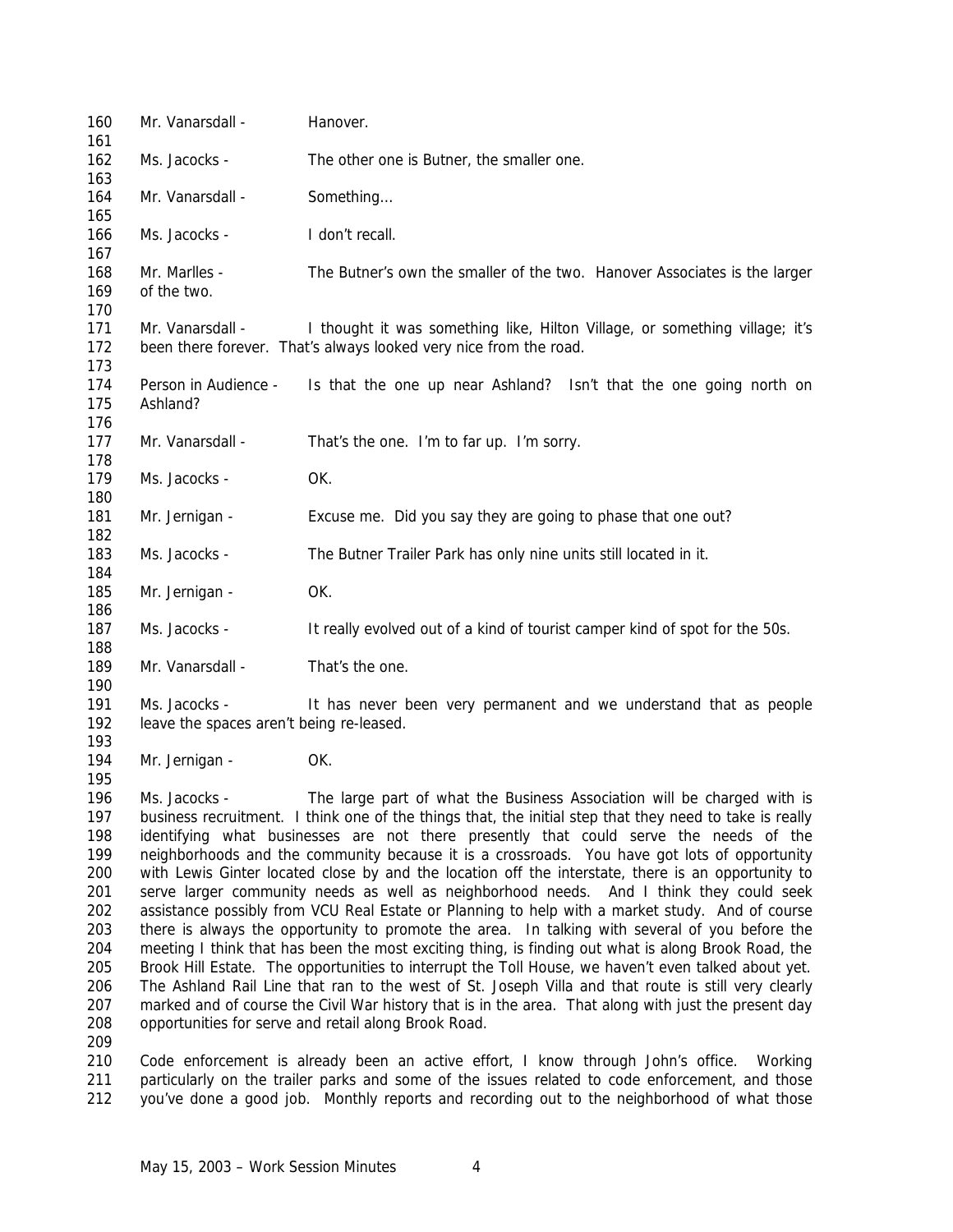conditions are and what's being done to try and correct them, that of course should continue. Some of the recommendations that we've made to the neighborhood group who have joined with the Chamberlayne Civic Association, which is a very active and large civic association, which has been in existence 60 years. Through that civic association, I think setting up programs such as the neighborhood watch program and activating the neighborhoods and working with the business association on a number of initiatives, clean up days, community fairs and other opportunities.

 Now we are getting more into the physical enhancements and I don't expect you to read this map. We did segment the project area into four different sub-areas with common characteristics and common issues and possibly common improvements could be implemented to address those issues. The Azalea Area being the one on the south (referring to rendering), which is the older urban commercial area up against the city between the interstate, the interstate is right through here (referring to rendering), and this is the ramp (referring to rendering). Already some improvements in this area are being set into motion with the Wawa development and which through their proffers the county has been able to get a sidewalk along Brook Road, some additional landscaping, an enhanced entrance. Any thing else John?

Mr. Marlles - That is pretty much it.

232 Ms. Jacocks - And that I think will set the streetscape creature for Brook Road through this area as it redevelops and also create the opportunity for an additional gateway off the interstate.

 Moving north, we have the Southern Gateway, which is rich with history. This is where Brook Hill Estate is all back in here (referring to rendering). The Toll House, the original Toll House for the Brook Turnpike, it dates back to about 1825 and it is about 300 to 500 feet east of Brook Road and that is part of the property at Brook Hill Estate. Unfortunately, it was recently vandalized, which I think indicates that in some fashion it needs to be protected. It is kind of tucked back in the woods and it is hard to see from the road, there are real opportunities to work with the trustees of Brook Hill Association to try and preserve that. We identified it as a potential and (unintelligible) feature with a trail that might led from the Toll House and along the side of Brook Road or possibly down even into the woods. You would have to feature out a crossing up in Brook. That is of course a long range potential. But right here in the first two blocks, the first two medians of Brook Road we have identified as being the gateway opportunity and placing a marker that identifies it as Brook Road that you have actually entered the community, then you have something special to see, as these interrupted features do get that notice. We are talking about additional landscaping in the median and possibly just clean up of some of the existing medians.

251 The Auto Oriented Commercial Zone, we will let Sam talk about those....

 Mr. Sam Harned - The golf course is on this site, this arrow doesn't really work well with the white back ground, the development golf course is this whole area up here (referring to rendering). This middle back here (referring to rendering), is what we call the auto oriented commercial zone. The automobile really dominates in this area in several ways. The title of the zone suggest the vast amount of the commercial business in this area is auto orientated, car washes, auto service areas or part sellers, things like that. As well, part of the auto, other things that really start to identify very strongly in the zone a varied right-of-way as well as varied building setbacks. A lot of the development that has occurred in this zone has not been just throughout the decades with different (unintelligible) building, you know setback policies where different building codes in place. The area kind of to the north of it, kind of in front of The Dump up towards the north end tends to be very ample in right-of-way width which provides for any kind of improvements, without any kind of right-of-way dedication or acquisition. Any other type of improvements especially along the southern part of this zone really starts to get kind of pinched in right-of-way and that is even as low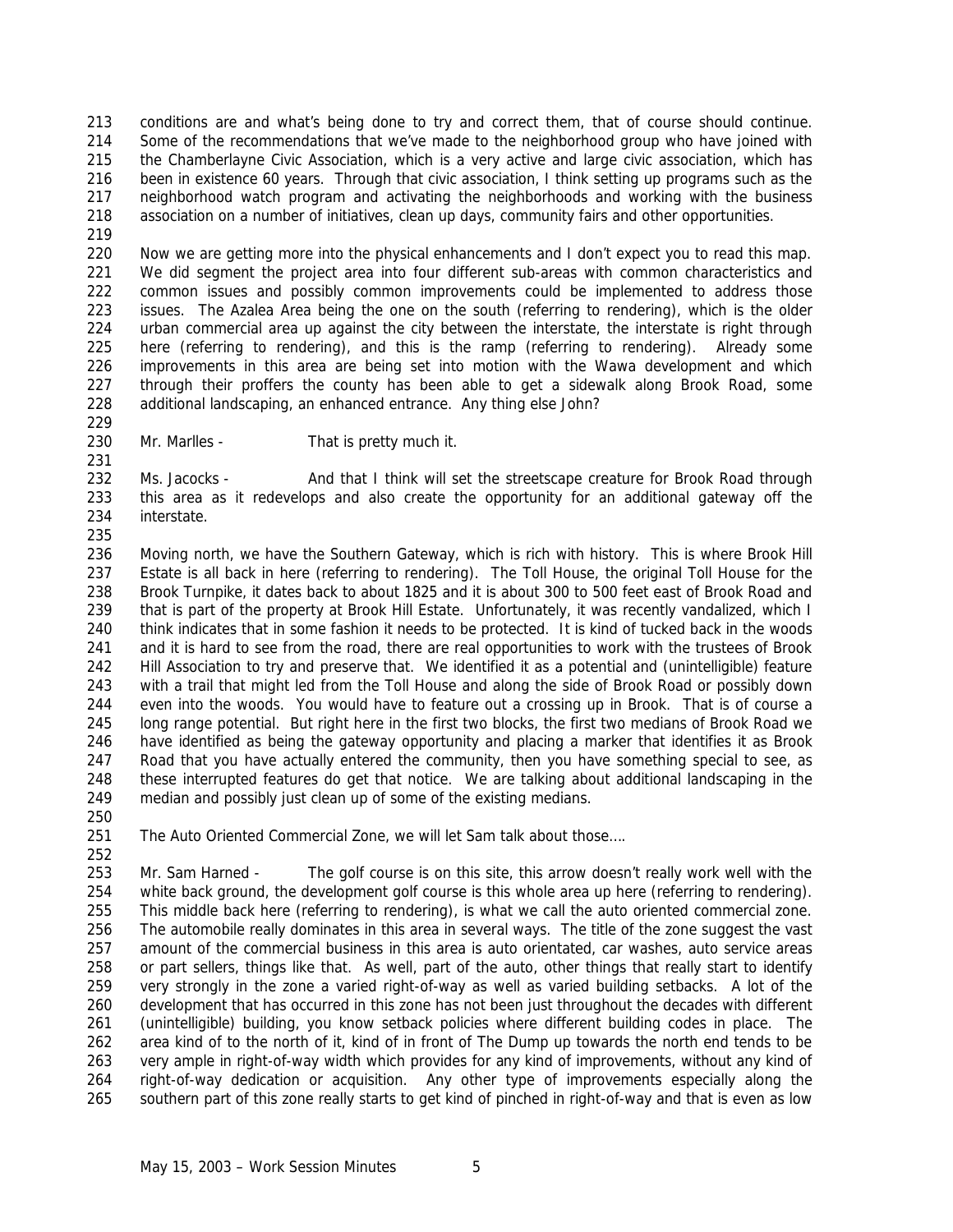as maybe 68 feet and that really occurs right at the intersection of Hilliard and Brook. So any kind of improvements at the southern area, again this pointer is not very good but especially in this area would require right-of-way acquisitions. 

270 Mr. Marlles - Sam, that is a good point to bring up. However, as part of redevelopment, for example, we can have sidewalks and get some of that physical infrastructure improvements on private property as rezoning and redevelopment occurs.

274 Mr. Harned - Correct. Absolutely and not as one of the main recommendations for this area, just our actual corridor (unintelligible) with redevelopment (unintelligible). Some of the other automobile items that we see in this area really tend to do with the traffic and movement of the vehicle. A lot of entrances in all the businesses, you have people making lefts across on-coming traffic. You have, as well; pedestrians mixed with this, folks who live in perhaps the trailer park or someone wanting to get across to the other side of the road to go to the park or something. There is a potential, there is not a potential, there is existing conflicts already between pedestrians and the automobiles. One of the recommendations, well I will take a step back, the two intersections within the zone, Hilliard Road and Lakeside are both (unintelligible) line intersections, they are kind of dog legged if you have ever driven it, it is really just a very, they intend to be very wide intersections due to the fact that your two cross streets that come in come in at unaligned intersection. So you have conflicting traffic movements at these stop lights. People trying to go left or right and I think that perhaps that's a case of opportunity perhaps (unintelligible) this instance is better stripping and better signage and indications of the different types of (unintelligible). One of the other main recommendations we make here to help control traffic movements at both the intersections as well as mid-block is the use of medians with dedicated left turn lanes at certain areas to provide for the cross lane traffic. The planted medians continue basically from this point north and they offer any opportunity not only to help in a traffic circulation but they also offer planting opportunity to just help the overall aesthetics of the corridor.

 One other situation that we find here is very narrow, in general, very narrow lot depths following perhaps 150 feet and that is going to be, there is a certain challenge that is presented with redevelopment when you have only 150 feet of lot depth. In some instances we will touch on this a little bit further in the presentation, but there is a non-continuance alley that separates the residential from the business. There is a potential opportunity there for perhaps, you know, increasing the lot depth in the business. There is an opportunity there and that is just something that we are going to have to give them to fill depth at a later date. 

- Mr. Taylor Sam, what segment is that in? Is that behind?
- Mr. Harned Yes, lets see…
- Mr. Taylor Those buildings there.

 Mr. Harned - Yes, basically along here (referring to rendering) and then it stops, I forget which section, but it is absolutely discontinuous on both sides…

311 Mr. Taylor - Is it just a series of alleys they kind of group together?

 Mr. Harned - Yes, it is a series of alleys that have come about just through the housing development, so they may align or they may not align. Some of them are paved, some of them are completely blocked (unintelligible)…down near the Butner Park that is setting within one of them, and some of them are absolutely paved. They are noncontiguous and use is there as well as the state of maintenance…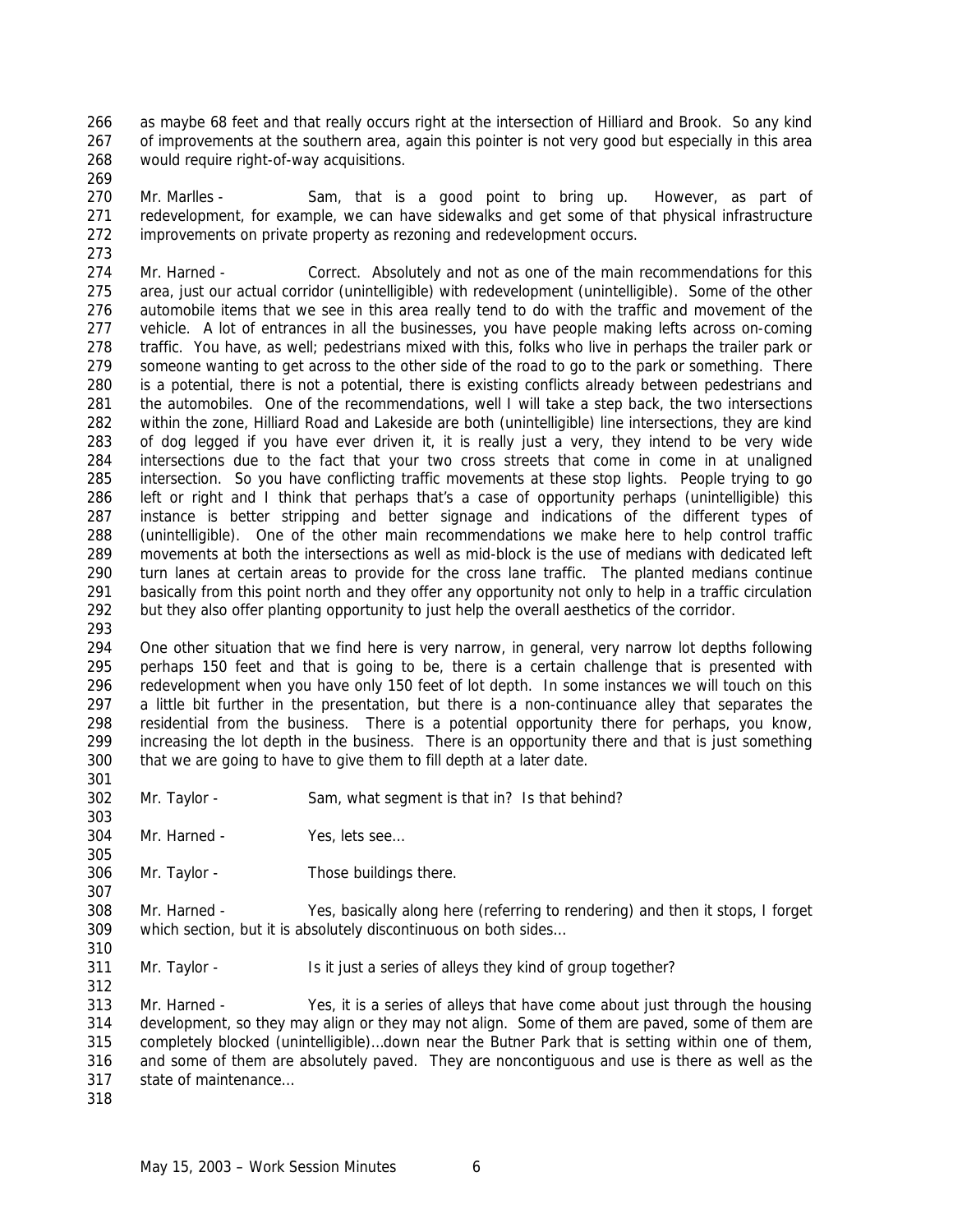Mr. Taylor - Is that private property or is that…

321 Mr. Jernigan - I believe...

- Mr. Harned County property.
- Mr. Jernigan Most alleys are County property.

 Mr. Harned - That is correct. Like I mentioned we will get into some of that, a little more in depth into the alleys. 

 Mr. Taylor - If what Commissioner Jernigan said is true that they are dedicated, they are County property one would wonder with the county owning it couldn't we dedicate it, standardize it and improve it so it was usable for something even if it were just a trail. 

 Mr. Marlles - To be honest, we are not sure who the ownership of the alleys would revert to if they were vacated. It depends on a number of different factors, but in most cases Mr. Jernigan is right. If it is a public alley it would revert back, in fact most cases it is split between the two property owners, but we have done some research on some of the alleys along here and we know for a fact it would revert back to the residential lot owners. It would not be split with the commercial lot owners. So you have a certain amount of research that would have to be done to determine who it would exactly revert back to.

- Mr. Taylor I'm wondering John what kind of trail will be there-so to speak trail, and if maybe the County couldn't do something to make it a minor pathway or a pedestrian pathway and open up some kind of amenity.
- Mr. Marlles Well, the option I think that has been talked about is that one is it may be possible to split it between the residential property owner and the commercial property owner. That is one option to deal with the shadowiness of the commercial properties. The other option that has been discussed is possibly use those rights-of-way for some sort of enhanced buffer. There is an opportunity there either to put masonry walls or additional landscaping. Those are some of the next steps in the process that we are going to have to look at in more detail, but those are good ideas, Mr. Taylor.

 Mr. Harned - In one thing to talk about the alley ways, I think one just major plus regarding the alley ways is that is where all of the overhead utilities occur. As is the case in so many of these older and somewhat urbanized corridors. You can drive down it and the overhead lines crossing the street and running down the sides of it is imperative in so many of the areas which people really consider to be a little bit of blight and we do not have that in this corridor. I think that is a huge bonus that they run up both sides of Brook Road within the alley way which keeps, as well, not only astatically but when it comes time to do any kind of improvements to that road moving power poles could be a very (unintelligible).

- 
- Continuing north, I think I will turn it back over to Barbara.

 Ms. Jacocks - From Lakeside north to Parham we are continuing with the idea with having introducing medians and I think one thing, of course you all, I'm sure know this is a state highway. One of our first recommendations is to have the highway department study the traffic movements in the area, particularly the Lakeside/Hilliard intersections and some other problem areas that we know about just in this initial study and see what traffic control measures might be the best way to deal with them and one of them that we like is, of course the median. The controls from the median as well has the enhanced value. But we are showing two additional medians as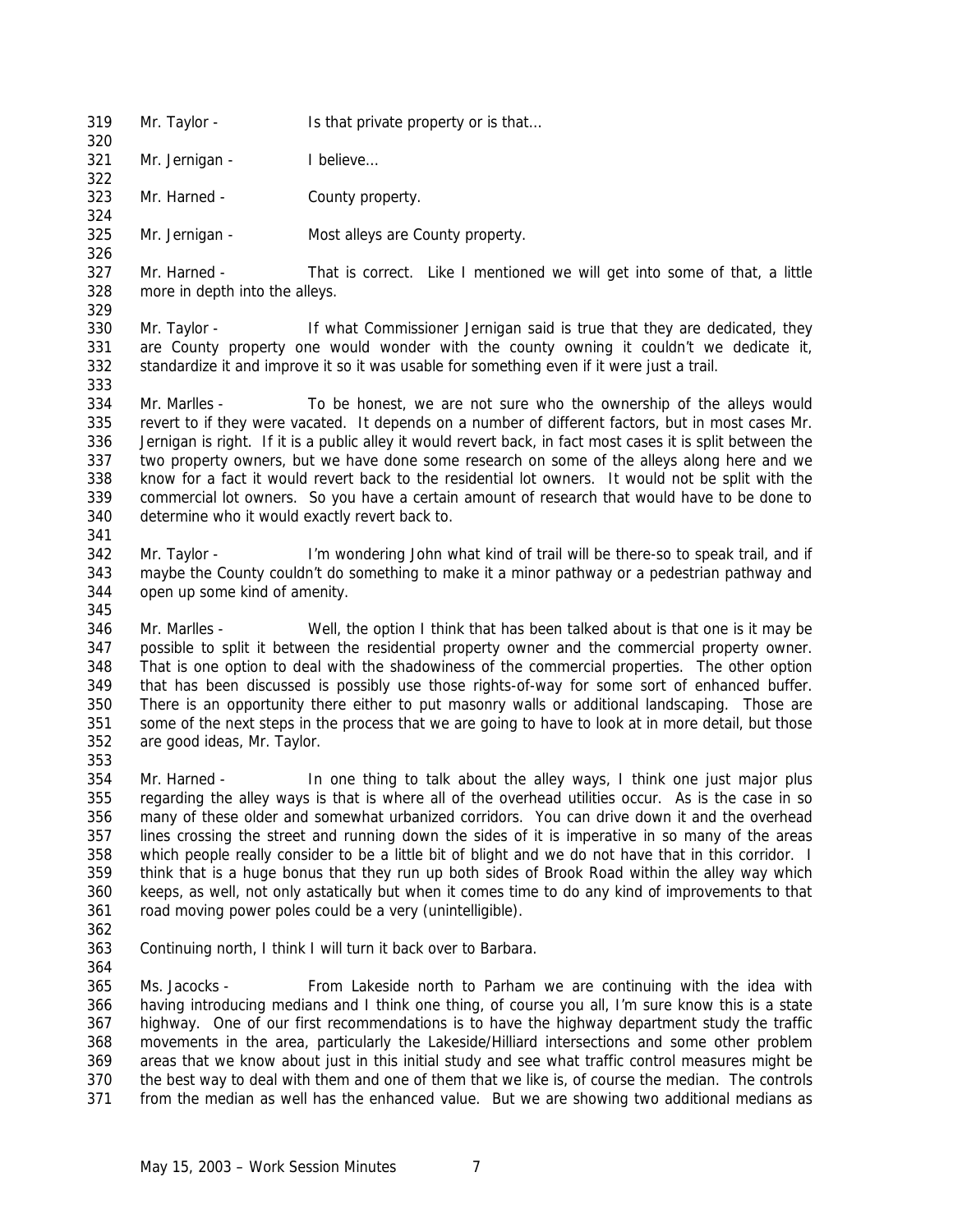we move north and the existing concrete medians take over from that point from essentially just below Wal-mart up to Parham and of course calling for improved pedestrian circulation through sidewalks. We also looked at the possibility of a trail that would follow the, this is the Ashland car line (referring to rendering) that runs to the west of St. Joseph Villa and all the way down really until you get to the interstate. It's a fairly clear path; it's marked by high tension power line. We suggested that as a possible trail opportunity to get folks off of Brook Road and it might be something that could be explored by St. Joseph Villa to improve the pedestrian circulation for their residents. In this area we also call for the potential of pedestrian lighting so many of the residents of St. Joseph Villa, as well as others in the area, do frequent the Wal-mart and the other shopping on the other side of the road and well feel it is important for them to have the freedom of movement and to have the area well lite. We are also calling for gateway signs, similar to the one on the south up here at this corner you can see at the corner of Parham and Brook Road there is a nice grove of trees that runs diagonally through St. Joseph Villa that point was the old road bend and we are talking about that being back dropped to the gateway signage.

 I will highlight some of the things we have already talked about. We fill the first step in the physical improvement side is to request VDOT to look at these problem areas, particularly those intersections we talked about and to also look at the potential for signalizing the pedestrian crossing at Parham and Della Park Drive which would be where that trail crossing could potentially be. We feel like that would be a safer crossing than right at Brook and Parham, which is the highest accident rate in the corridor at that intersection. Then of course as part of the traffic solution to look at reinstallation of medians.

 Historic resources: The photo on the right (referring to rendering) is the Toll House. That is pretty much as it is today, except for some broken windows and lots of graffiti and I know the owner is very concerned about that and is already talking to an architect and getting cost estimates on renovating it. So I think if we can do anything to foster that, to bring it out perhaps a little more into the public eye, I think it would encourage its chance of survival and allow people to really appreciate it. The Civil War (unintelligible) that are on the Brook Run property are just, from what 401 I have been told are just a small smattering of what is there on the east side. These were very (unintelligible) engineered fortifications and very well intact. So if there is any way to invite folks in to observe them and to respect them I think there is a wonderful opportunity here. Of course, I didn't mention Emanuel Church, which is the only national registered property in the corridor and of course St. Joseph Villa, which is a real gem in terms of architecture, 1931. It's founded, that particular campus, since 1931.

 Gateway ideas we picked up on the pillars or the columns at St. Joseph as an idea for a central gateway feature. Some replication of that column with Brook Road in just a very simple classic kind of look that would be placed at both the southern and northern end of Brook Road. And of course we would have the appropriate landscaping and maybe some feature lighting at those gateways.

 Signage, we took a very quick look at the signage of the area. There are some non-conforming, from what we could tell, we didn't do an extensive study, but there is definitely some old vestiges of previous signs that need to be removed or improved. And we talked about some options of scaling them down and I think that is as the County proceeds in this study. They could take a closer look at some of those issues.

 The billboard issues are mostly associated with larger pieces of property. And we feel that through the redevelopment process we would like to make them go away. But I think that, rather than outright buying them that is probably the appropriate avenue to take.

 Landscaping: We have some specific suggestions of appropriate median and street tree planting that could take place in the area. The photo on the left (referring to rendering) shows the ramp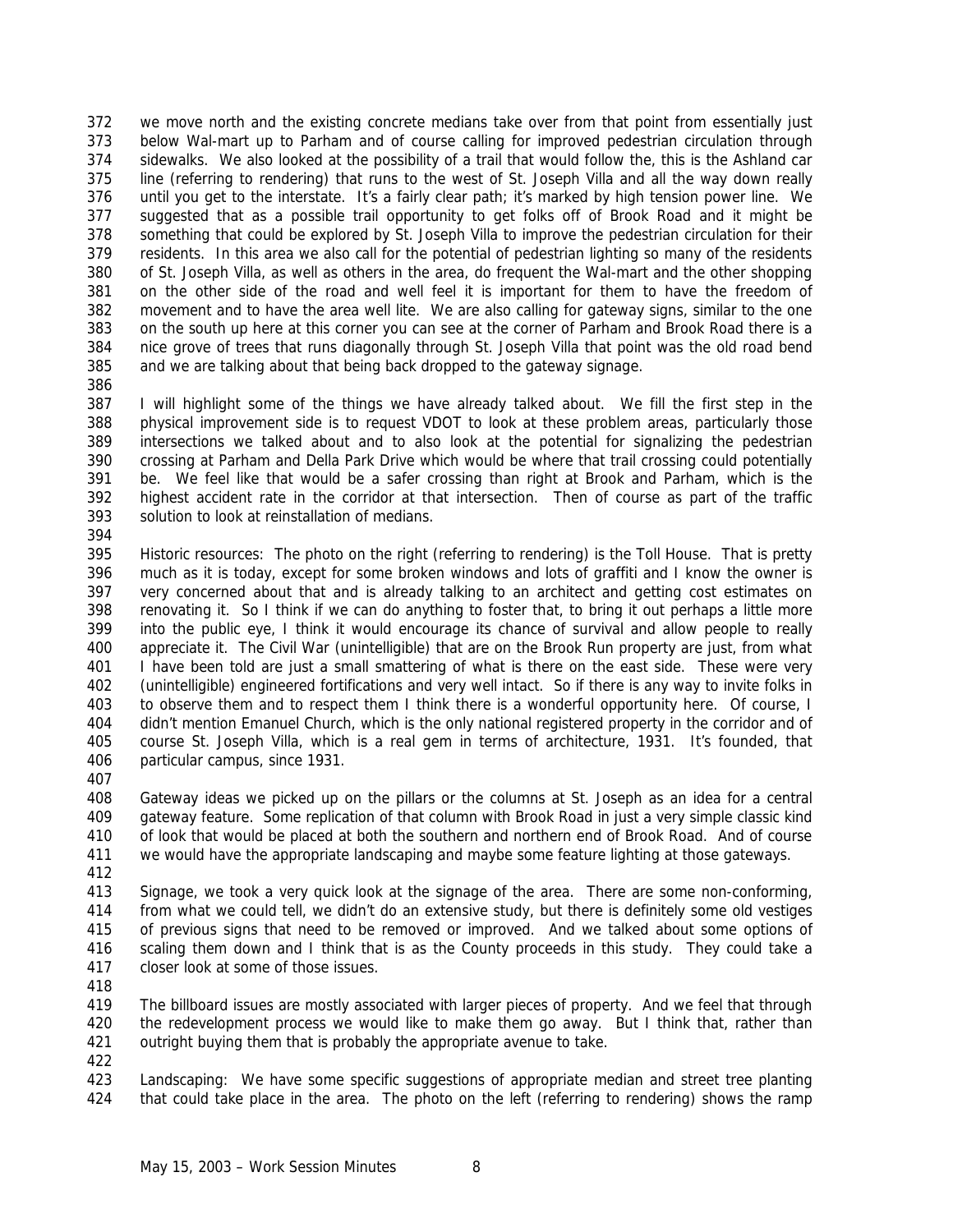coming off of 95 onto Brook Road and that sand silo that you really can't see, the VDOT sand silo on the right, we are suggesting that that could use some screening since that is the first view so many people have of Brook Road. And then the photo on the right (referring to rendering), right around Brook Run Shopping Center those medians are in fairly good shape, but if we wanted to really feature it as a gateway, we talked about strengthening that with some additional landscaping. And then these are some of our suggestions, smaller median trees, and of course the larger Willow Oak and Zelkova for the streets on the sides.

 Lighting: We tried to take a historic prospective, again in looking at St. Joseph's lighting which isn't shown here (referring to rendering), its more of a gothic kind of fixture. We tried to pull from the street car experience and what was turn of the century and then also what Henrico through Dominion Power has at some of the newer developments which is the colonial fixture and I think the jury is still out on what fixture might be appropriate to serve for both St. Joseph and in the future the larger Brook Road corridor.

 This is where we talked about buffer options (referring to rendering). We do have work maps, which will show you where we found them. You know the alleys to be and where there are some opportunities possibly for a better buffer treatment because we have got the space. In looking at the options, of course we managed to get some of the newer development put those flood (unintelligible) masonry wall, which is the more expensive option. It completely blocks off any visibility. We heard a mixed number of reactions from the neighborhood, some wanted to be able to see through, others didn't want to. Concerned about security if you could not see through it. So we talked about the option of even chain length, wire coated black chain length with vegetation planted next to it, which would actually grow into it and would provide some visibility through it, but would cut off the pedestrian circulation. Then of course the board fencing which has been used in the corridor as well. I think the important thing is to try and get sort of an consistency of quality. Right now we still have got some ply board and mixed bag of solutions, a part of some of the older developments. The only way we can really try and encourage them is through redevelopment as the property changes hands or changes use. 

 Mr. Marlles - Barbara, you touched on this earlier, but one of the recommendations is to amend the Comprehensive Plan with a special strategy…

Ms. Jacocks - Right.

 Mr. Marlles - …on the designation and to develop design guidelines. That is one of the ways or techniques through those design guidelines that we'll look at in more detail at what we want to see in the way of buffers and landscaping and infill development and signage along this corridor. So that is one of the next steps in this process. But that will provide the more definitive direction on some of these issues.

 Ms. Jacocks - From the designs here. Correct. Then to close, and I think actually we have one last slide which kind of touches on all of the implementation ideas. The pedestrian pathway is extremely important for those who live and also those that use the Brook Road corridor. Our suggestion would be to maybe start at both ends; you have got the opportunity at the southern gateway of the historic features and connecting them to the larger community and the northern end with St. Joseph Villa and there immediate pedestrian needs and just improving the sidewalks. In many cases just to have access to the transit stops, just widening the pads so that those that need to be having access to the transit from a wheelchair can actually do that with improved bus stops. One thing I found out about the GRTC route, it was a new route when we 475 started this study back in September and it has increased rider ship 70% since we started. So I think it is becoming a well used route and it may justify some transit related pedestrian improvements along the corridor. And this is where we talk about the special strategy area with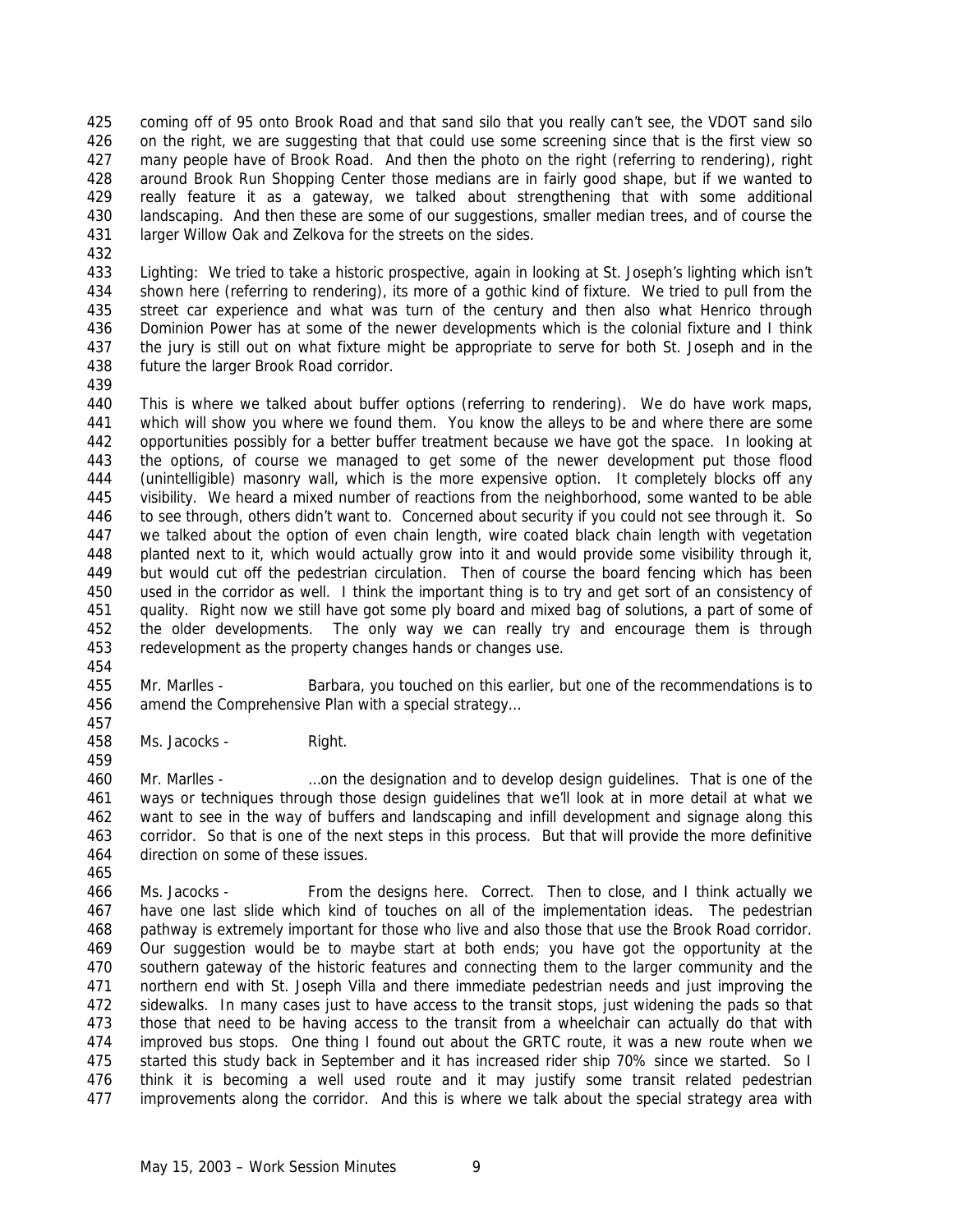design guidelines as being a very important implementation tool and you have already got that well used and many of your other areas and I think it gives us a framework to start for Brook Road. In looking at more specifically the design issues in the area. Then of course, you have got other tax exemption and abatement programs and then of course the opportunities for fund raising through the corporation, the known private corporation that we talked about. The business community setting up that is also working with the neighborhood group. 

 Mr. Gidley - Has any one ever looked at putting an under pass under Brook Road for the people going across. I mean they have them in Twin Hickory and all.

 Ms. Jacocks - Yeah, you mean up at the northern end. We certainly didn't look at the feasibility of that.

 Mr. Marlles - I think it was actually suggested early on by some of the citizens to do that and I think that either VDOT or the County looked at it and from a cost standpoint, I believe that was the reason that was given, wasn't it Mrs. Glass/Mrs. Brown of not doing the under pass or the tunnel under Brook Road. That is the reason I remember anyway.

Voices in Audience (Unintelligible)

Mr. Jernigan - I would say an overpass would be better.

 Mr. Marlles - The difference between Twin Hickory is a private developer did that. So it is a little different than VDOT doing a tunnel under Brook Road. But they did look at a pedestrian overpass.

Mr. Gidley - St. Joseph and the people (unintelligible)

 Ms. Jacocks - Now, St. Joseph has submitted a CDBG application to make some of the pedestrian improvements, some we've talked about and some of the lighting along their property since that can be a load of moderate benefit. That application is pending, correct John? 

- Mr. Young Correct.
- Ms. Jacocks So that is a good funding source.

 Person in Audience - We could just, sharing (unintelligible), these T21 Funds, there has been a whole board (unintelligible) and they can be appropriated based on what in your area qualifies. The more things that we come up with (unintelligible)… Because the redevelopment as many years as you say it took for this to come in this condition, if we wait that many more years for redevelopment. So we were excited that we did qualify for seven of the twelve things in the criteria under these T21 funds as far as (unintelligible). 

- Ms. Jacocks That is a good feature of resource. Now it does offer the opportunity for an all team mobile kind of, I think we've got transit, a pedestrians and vehicular modes of travel and historic interpretation. All those ingredients are what they are looking for towards the T21.
- 

 Person in Audience - (unintelligible). Most of the people we talked to in the area feel that with redevelopment (unintelligible)… 

 Ms. Jacocks - That is why with a special strategy area and guidelines at least will tell them if you are going to do a piece of sidewalk this is what the specifications…

May 15, 2003 – Work Session Minutes 10